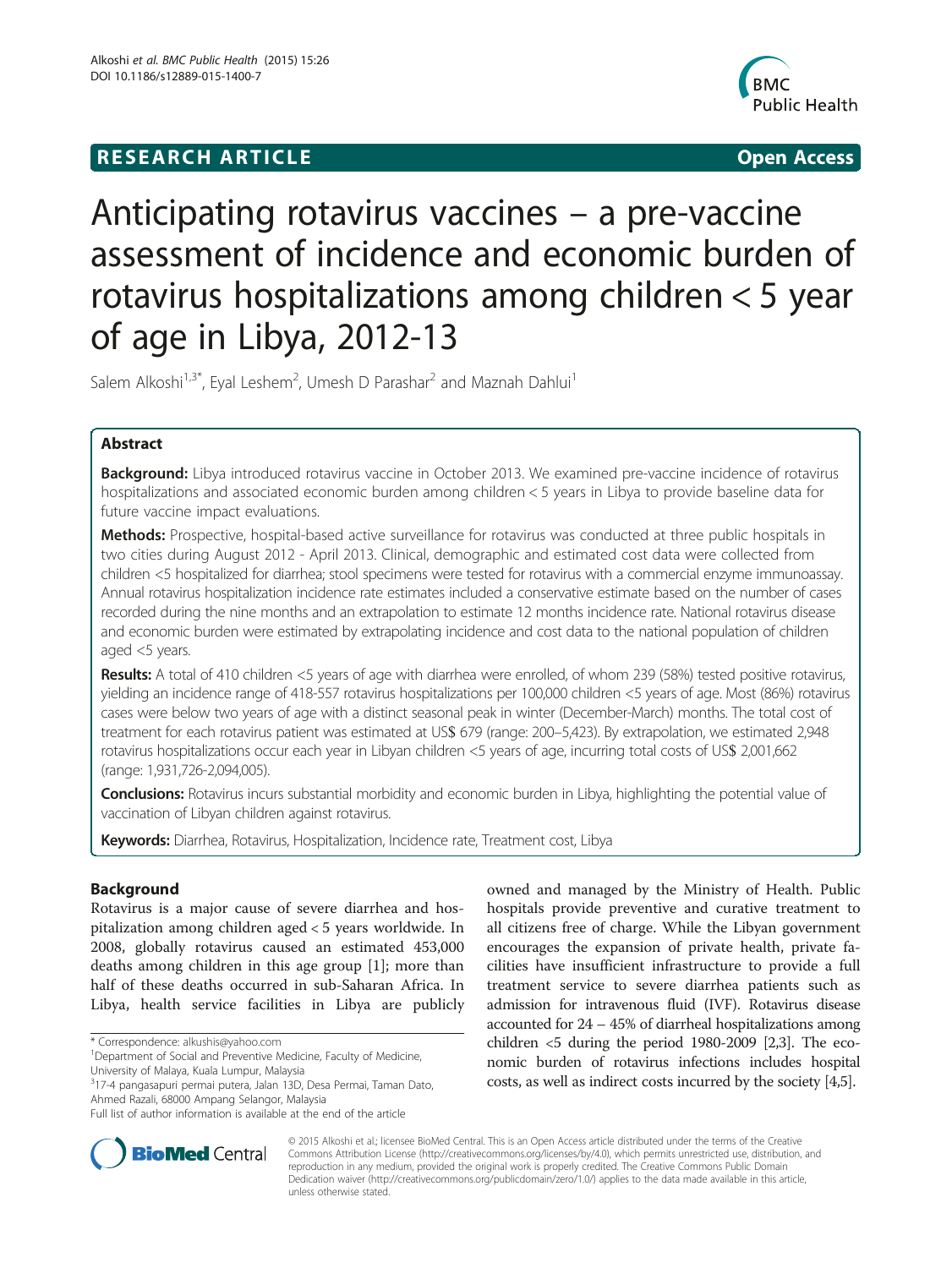<span id="page-1-0"></span>The World Health Organization (WHO) Strategic Advisory Committee on Immunization (SAGE) recommended adding rotavirus vaccine to all national immunization programmes, especially where the mortality rate of diarrhea affected up approximately 10% among children aged below 5 years [\[6](#page-4-0)[-9](#page-5-0)]. Two live attenuated vaccines have been approved for global use: RotaTeq (RV5, Merck, Whitehouse Station, NJ, USA) is a pentavalent (G1, G2, G3, G4, P[8]) human-bovine reassortant vaccine and Rotarix (RV1, GlaxoSmithKline Biologicals, Rixensart, Belgium) is a monovalent (G1P[8]) vaccine derived from an attenuated human strain [[10,11\]](#page-5-0). RotaTeq is administered at 2nd, 4th and 6th months of age, while Rotarix is administered at 2nd and 4th months of age. In 2009, the World Health Organization recommended the inclusion of rotavirus vaccine in the national immunization programs of all countries globally and particularly in those countries with high child mortality due to diarrhea [[12](#page-5-0)]. In Libya, a live attenuated pentavalent vaccine based on a human rotavirus strain (RV5; RotaTeq™, Merck & Co. Inc., West Point, PA, USA) was introduced during October 1, 2013.

In February 2011, ongoing rotavirus surveillance activities in Libya were interrupted due to civil unrest. Our objective was to re-establish rotavirus surveillance to provide up-to-date estimates of the baseline pre-vaccine incidence of rotavirus hospitalizations among children aged < 5 years, and economic burden, in order to allow vaccine impact evaluations in the future.

#### Methods

#### Study design and setting

We conducted prospective, active, hospital-based surveillance for rotavirus-associated diarrheal hospitalizations among children < 5 years of age at three hospitals in two cities in Northwest Libya during the 9-month period from August 2012 to April 2013. These 3 hospitals are the only hospitals for treatment of severe diarrhea patients in the two cities, Khoms (estimated population 235,894) and Zliten (estimated population 239,860), which include a combined catchment population of 57,180 children aged  $<$  5 years [\[13](#page-5-0)].

## Surveillance and data collection

Children <5 years of age with diarrhea symptoms (three or more instances of liquid stool in a day) who sought therapy in the pediatric ward at the study hospitals were identified and parental/guardian consent was obtained. Trained nurses collected stool samples from the suspected patients, whereas the staff researcher collected the demographic, clinical and economic data from patient's files. The stool samples were transferred to the national laboratory at the National Center for Diseases Control (NCDC) where an enzyme immunoassay (ProSpect Rotavirus Test, Oxoid Ltd, UK) was used to detect Group A rotavirus.

Treatment cost of hospitalized rotavirus patients was calculated from perspectives of hospital (direct cost) and patient (indirect cost). Hospital cost was conducted only in Zliten hospital because all studied hospitals are reimbursed by the same source, Ministry of health and covered closely similar population. Hospital cost included three components: bed-day (Per Diem), medication and laboratory investigation tests. The cost of bed-day in the hospital includes the cost of staff salaries and the hotel cost, consisting of furniture, foods, laundry, disposal, cleaning, operation and maintenance. The cost of bed-day was calculated by dividing annual expenditure at the pediatric ward (US\$ 983,015) by the number of patient's days in the pediatric ward (accounted at 8,470 patient days in 2012). The cost of bed-day in the pediatric ward was provided from the financial management at the Zliten hospital during 2012. Medication cost was obtained from the central pharmacy, which was calculated separately for each patient, and the cost of laboratory tests were provided by the main laboratory in the hospital.

Several cost elements from the patient perspective were obtained from parents, including 1) the transportation cost for trips to the hospital when bringing or visiting the admitted patient; 2) household cost of expenditures related to the treatment of hospitalized rotavirus patients such as hygiene items for baby such as diapers; and 3) lost income of caregivers during the patient's illness.

#### Statistical analysis

We compared demographic and clinical characteristics of children hospitalized due to rotavirus diarrhea (stool tested positive for rotavirus) and diarrhea-hospitalizations not associated with rotavirus (tested negative for rotavirus). The annual incidence of rotavirus hospitalizations was calculated by dividing the number of rotavirus diarrhea hospitalizations by the number of children  $< 5$  years of age residing in the catchment area of studies hospitals. We

Table 1 Conservative estimated number of rotavirus hospitalizations

| Place of study          | Population <5<br>years | Estimated number of rotavirus hospitalizations<br>(95% confidence interval) | Annual estimated incidence/100,000 of rotavirus<br>hospitalizations (95% confidence interval)<br>Conservative estimate |  |
|-------------------------|------------------------|-----------------------------------------------------------------------------|------------------------------------------------------------------------------------------------------------------------|--|
|                         |                        | Conservative estimate                                                       |                                                                                                                        |  |
| <b>Zliten and Khoms</b> | 57.180                 | 239                                                                         | 418 (405-431)                                                                                                          |  |
| Libya                   | 705.190                | 2,948 (2,845-3,084)                                                         | 418 (405-431)                                                                                                          |  |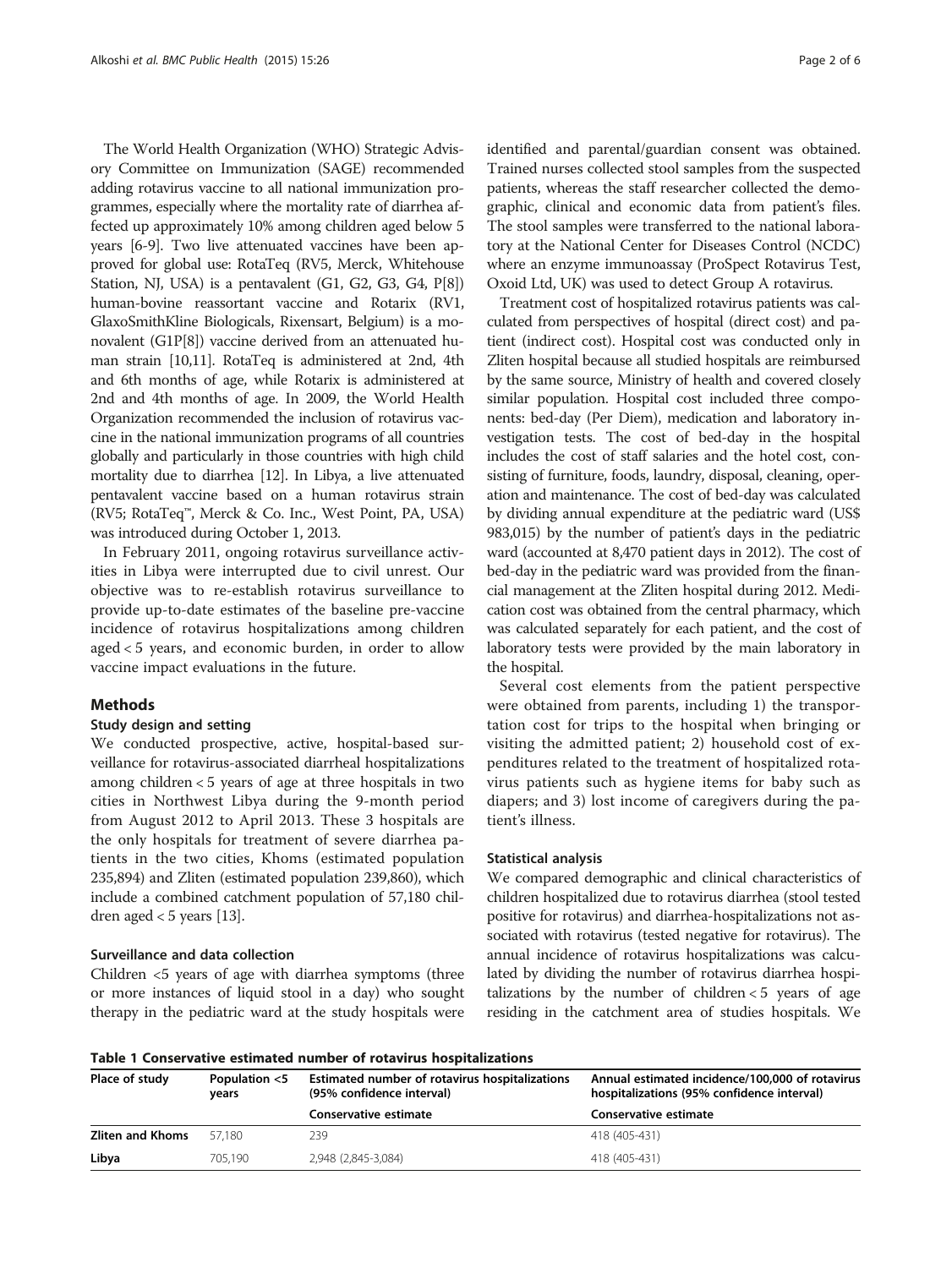<span id="page-2-0"></span>

provided a conservative estimate calculated using the number of cases during the 9 months of enrolment as numerator (not inflating the number of rotavirus hospitalizations) to calculate annual incidence. Importantly, the historical months of the peak rotavirus season in Libya were captured during the 9 months of enrollment. Lastly, to estimate the annual number of rotavirus hospitalization countrywide and their associated costs, the conservative incidence and costs of rotavirus hospitalization from this study was extrapolated to the national population of 705,190 children <5 years of age in 2012 in Libya.

Data was analyzed by SPSS version 16. Chi-Square and P values <0.05 were considered statistically significant. Statistical tests were Chi-Square,  $X^2$  and t-test to obtain the outcomes such as mean, range and standard deviation. ANOVA or Mann–Whitney's test were used to make a comparison between positive and negative-rotavirus cases. Mean, range and standard deviation were identified in economic data.

## Ethics

University of Malaya Medical Ethics Committee (IRP - 908.6), NCDC in Libya, and study hospitals provided ethical clearance to conduct the study.

## Results

A total of 410 children hospitalized due to diarrhea were enrolled, of whom 239 (58%) tested positive for rotavirus. Based on the catchment population in the studied hospitals  $(57,180 \text{ children aged} < 5 \text{ years})$  in 2012, the unadjusted (conservative) incidence rate of rotavirus associated with hospitalization in the studied hospitals during the study period (9 months) was 418 per 100,000 (95% confidence interval, 405-431 per 100,000, Table [1](#page-1-0)). Applying the

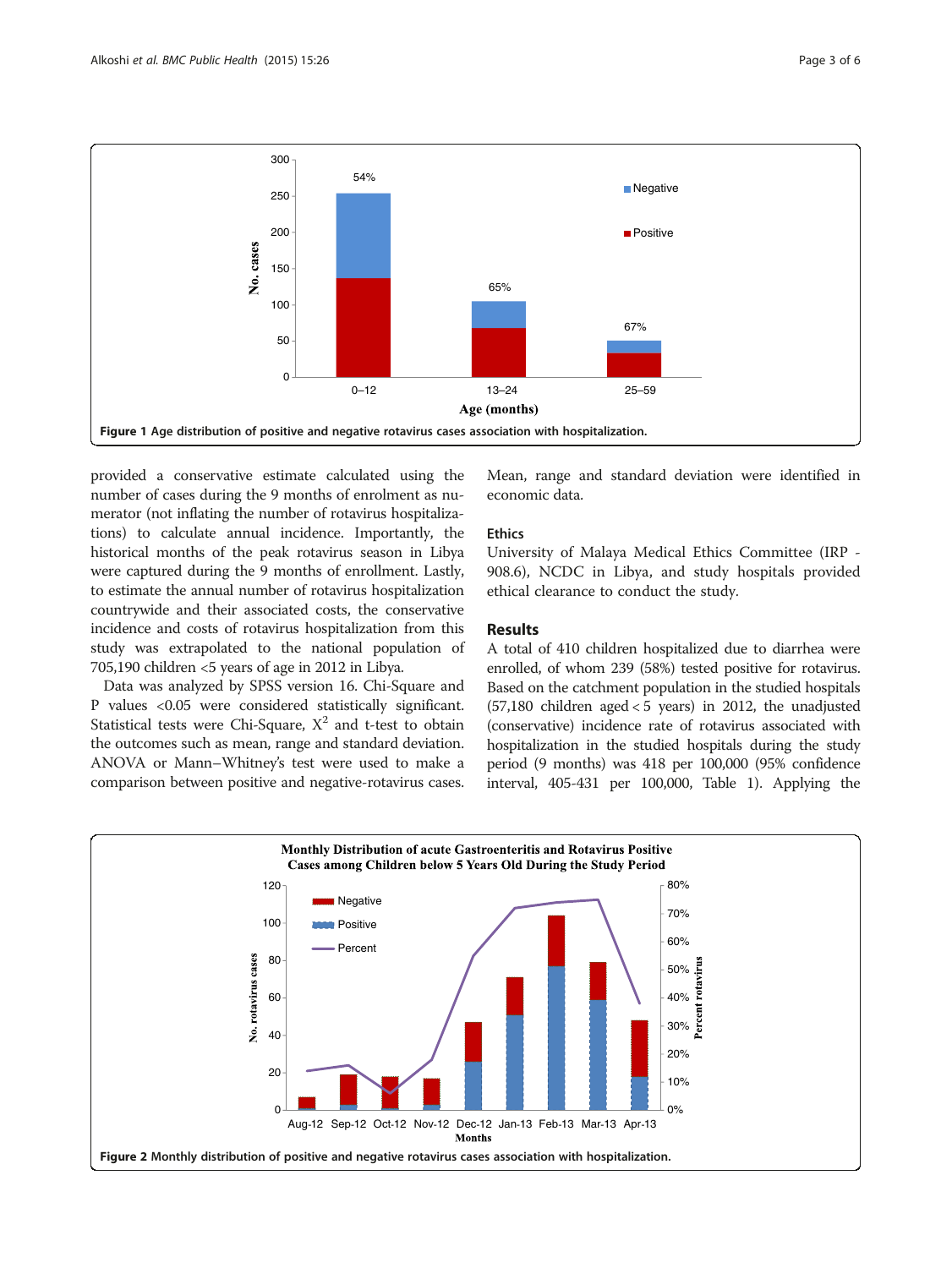conservative estimate for incidence rate to whole population of Libya (705,190 children aged <5 years) was yielded an estimate of 2,948 (95% confidence interval, 2,845-3,048) national hospitalized rotavirus patients associated with hospitalization in 2012. Most (86%) patients with rotavirus diarrhea patients were under two years of age (Figure [1](#page-2-0)) and the disease showed a distinct winter seasonal peak during the months from December to March (Figure [2](#page-2-0)). Compared with rotavirus-negative patients, those who were rotavirus-positive were significantly more likely to suffer severe dehydration and vomiting (Table 2). Median duration of hospitalization of rotavirus patients was 3 days (range 1-15) as compared with 2 days (range 1-13) among rotavirus negative patients ( $p = 0.05$ ), and nearly all patients receive intravenous fluids. No deaths were reported.

| Table 2 Basic characteristics of positive and negative   |
|----------------------------------------------------------|
| rotavirus diarrhea associated with hospitalization below |
| 5 years of age                                           |

| Characteristics                | <b>Positive-</b><br>rotavirus | Negative-<br>rotavirus | p-value |
|--------------------------------|-------------------------------|------------------------|---------|
|                                | No. (%)                       | No. (%)                |         |
| Rotavirus Cases                | 239 (58)                      | 171 (42)               | 0.001   |
| Places of Study<br>(Districts) |                               |                        |         |
| Zliten                         | 118 (49)                      | 71 (42)                | 0.116   |
| Khoms                          | 121(51)                       | 100 (58)               |         |
| Gender                         |                               |                        |         |
| Male                           | 140 (59)                      | 99 (58)                | 0.921   |
| Female                         | 101(41)                       | 70 (42)                |         |
| Place of Living                |                               |                        |         |
| Urban                          | 62(26)                        | 42 (25)                | 0.752   |
| Rural                          | 177 (74)                      | 129 (75)               |         |
| Duration of Symptoms           |                               |                        |         |
| <2 Weeks                       | 233 (97)                      | 165 (96)               | 0.810   |
| 2 weeks and Above              | 6(3)                          | 6(4)                   |         |
| Length of Hospital Stay        |                               |                        | 0.000   |
| <7 Days                        | 227 (95)                      | 237 (99)               |         |
| 8 Days and Above               | 12(5)                         | 2(1)                   |         |
| Fever                          | 154 (64)                      | 118 (69)               | 0.335   |
| Vomiting                       | 233 (97)                      | 146 (85)               | 0.000   |
| Dehydration Degree             |                               |                        | 0.022   |
| Severe Dehydration             | 97 (41)                       | 57 (33)                |         |
| Moderate<br>Dehydration        | 138 (58)                      | 102 (60)               |         |
| No Dehydration                 | 4(2)                          | 12(7)                  |         |
| Rehydration Treatment          |                               |                        |         |
| Treatment with IVF             | 237 (99)                      | 168 (98)               | 0.404   |
| Treatment with ORT             | 2(1)                          | 3(2)                   |         |

#### Treatment costs

From the hospital perspective, the total expenditure to treat each rotavirus patient in the hospital was calculated to be US\$ 488 (Intra quartile range [IQR], 318-541), the mean cost for each bed-day (Per Diem) was US\$ 116 (Table 3), and the mean cost of medication was US\$ 108 (IQR, 43-94). The most expensive medications were intravenous fluids and antibiotics which were given to 99% and 56% of rotavirus patients, respectively.

From the family perspective, the mean cost for each hospitalized patient was approximately US\$ 191 (IQR, 74-220). Family costs combined with hospital costs yielded an overall cost to treat each rotavirus patient of US\$ 679 (IQR, 476-737).

Overall, hospital costs comprised 72% of the total expenditure, and family cost made up 28%. Hospital cost included bed-day (51%), medication (16%) and laboratory investigations (5%). Considering the family cost, transportation, household costs, and lost incomes were 12%, 10% and 6% of total cost, respectively (Table [4](#page-4-0)).

## National burden and costs of rotavirus hospitalization in Libya

Applying the conservative incidence rate for one year of surveillance yielded an estimate of 2,948 rotavirus hospitalizations annually in Libyan children <5 years of age. Combining these burden figures with cost data yielded a national economic burden of US\$ 2,001,692 (range: 1,931,726-2,094,005).

## Discussion

Our prospective, active, hospital-based surveillance for rotavirus shows that, prior to rotavirus vaccine introduction, 58% of diarrheal hospitalizations among children < 5 years of age in Northwest Libya were caused by rotavirus. Each rotavirus hospitalization incurred a total cost of US\$ 679, of which 72% were costs of hospital

Table 3 Variables used to calculate the per diem (Bed-Day) cost for hospitalized patients at Zliten Public Hospital, in 2012

| Variable                                       | <b>Baseline</b> | Source                                   |  |  |  |
|------------------------------------------------|-----------------|------------------------------------------|--|--|--|
| Per Diem Cost (Bed-Day)                        |                 |                                          |  |  |  |
| Staff Salaries (US\$)                          |                 | 752,266 (77%) Zliten Hospital Management |  |  |  |
| Hotel Cost (US\$)                              |                 | 230,750 (23%) Zliten Hospital Management |  |  |  |
| Total Per Diem Cost (US\$)                     | 983.015         |                                          |  |  |  |
| Average Length of Hospital<br>Stay             | $3.02$ days     | This Study                               |  |  |  |
| Total Bed-Days at Pediatric 8,470 days<br>Ward |                 | Zliten Hospital Management               |  |  |  |
| Costs per Day for each<br>Patient (US\$)       | 116             | Zliten Hospital Management               |  |  |  |

Hotel Cost includes: Furniture, Equipment, Foods, Laundry, Disposal, Cleaning, Operation and Maintenance Costs.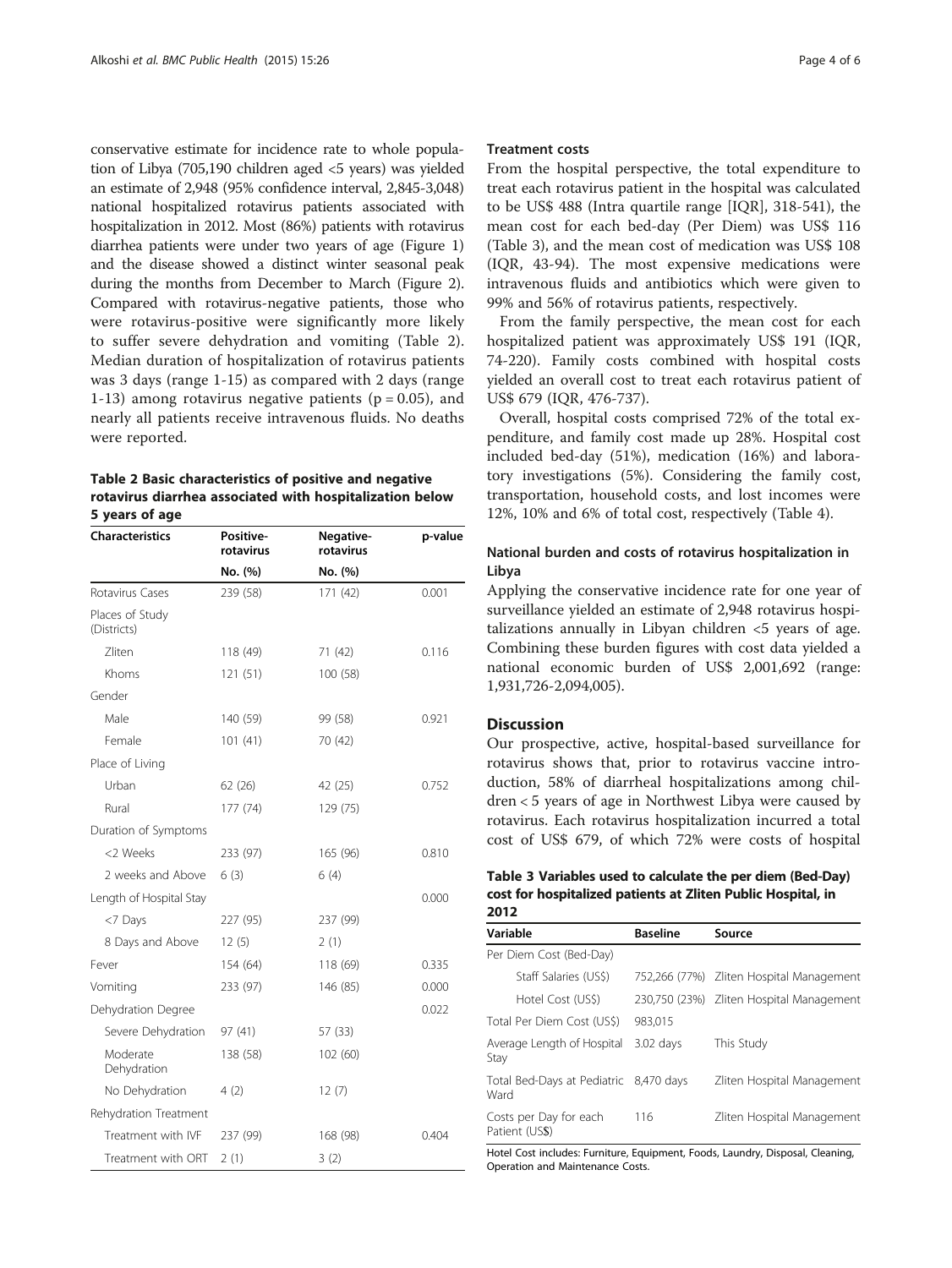<span id="page-4-0"></span>Table 4 Treatment cost for hospitalized children associated with rotavirus diarrhea per each patient

| Variable             | Mean cost (US\$) | %   | SD (US\$) | Range (US\$) |
|----------------------|------------------|-----|-----------|--------------|
| Hospital perspective |                  |     |           |              |
| Per diem             | 349.31           | 51% | 202.53    | 57-1.736     |
| Medication           | 107.73           | 16% | 214.76    | 14-2,787     |
| Laboratory Tests     | 31.16            | 5%  | 10.62     | 14-92        |
| Total                | 488.12           | 72% | 427.91    | 85-4.615     |
| Patient perspective  |                  |     |           |              |
| Transportation       | 78.42            | 12% | 69.61     | $8 - 773$    |
| Household            | 70.09            | 10% | 69.46     | 16-472       |
| Lost income          | 42.37            | 6%  | 143.69    | $0 - 1,223$  |
| Total                | 190.88           | 28% | 282.77    | $25 - 2.470$ |
| Overall Total        | 678.99           |     | 499.12    | 200-5,423    |

expenditures. By extrapolation, we estimated that nearly 3000 hospitalizations for rotavirus diarrhea occur each year in Libyan children 5 years of age or 1 in 50 children born each year is hospitalized for rotavirus by age 5, incurring total costs of US\$ 2,001,662. This tremendous morbidity and economic burden highlights the potential value of vaccination of Libyan children against rotavirus.

Reports from Libya during the period 1980-2009 showed a rotavirus detection rate of 24% to 45% among children <5 years of age hospitalized with diarrhea [2,3[,14-19](#page-5-0)], which were slightly lower compared with our data. This difference may have resulted from not including 3 months in our study during which rotavirus rates are usually lower, thereby increasing the proportion of rotavirus cases among the studied population; however, the detection rate of rotavirus in our study is also similar to other regional countries such as Oman (70%) and Iran (58%) [2]. Characteristics of rotavirus infection such as vulnerable ages to the disease, season of increased infection, difference in gender (male and female) and places of residence (urban and rural areas) were also comparable to previous reports of rotavirus disease in Libya [3[,14,17-19\]](#page-5-0).

Previous studies have not assessed the economic burden of rotavirus hospitalizations in Libya. Hospital costs in this study represented 72% of total costs of disease, which was higher than that reported in the U.S (66%) [[20\]](#page-5-0), but lower than in Brazil (86%) [[21\]](#page-5-0). Lost income of caretaker in Hong Kong represented 10% of monthly income [\[22\]](#page-5-0), while it was about 7% in Libya. These data illustrate the substantial economic burden of rotavirus on both the health care system and families.

Our study has some limitations. Notably, we had planned to continue surveillance for collection of data for at least one full calendar year; however, due to the political and security situation after the Libyan revolution, the study was interrupted in April 2013. Since the 3 months of data that we were not able to capture were late spring/summer

months with lower rotavirus prevalence in previous years [[23](#page-5-0)]. Also, since we conducted surveillance in only 2 cities in Libya, our findings may not be representative of the entire population. Nevertheless, these are among two of the large cities in Libya and their population structure and composition is similar to the rest of the country.

## Conclusion

We documented pre-vaccine incidence of rotavirus hospitalization in Libyan children and their associated costs to provide baseline data for future vaccine impact evaluations. Further studies of rotavirus disease burden among hospitalized children, in the form of active hospital based surveillance in Libya, will be crucial to understand the effect of introducing the vaccine into national childhood immunization, to provide scientific evidence for continued immunization efforts and identification of barriers for vaccine impact and effectiveness [[24,25\]](#page-5-0).

#### Competing interests

The authors declare that they have no competing interests.

#### Authors' contributions

SA and MD conceived the study and participated in its design. SA collected the data. SA, MD, EL and UP analyzed and helped to draft the manuscript. All authors interpreted the findings, and contributed to critical revision of the manuscript. All authors read and approved the final manuscript.

#### Acknowledgements

Authors appreciate the great help for the national laboratory at the NCDC, staffs at the hospitals. We are grateful to the parents who participated in the study. The study was supported by the University of Malaya/Ministry of Higher Education (UM/MOHE) High Impact Research Grant (E000010-20001), Malaysia, and also supported by the AADUN RP026-2012C grant.

#### Author details

<sup>1</sup>Department of Social and Preventive Medicine, Faculty of Medicine, University of Malaya, Kuala Lumpur, Malaysia. <sup>2</sup>National Center for Immunization and Respiratory Diseases, Centers for Disease Control and Prevention, Atlanta, Georgia, USA. <sup>3</sup>17-4 pangasapuri permai putera, Jalan 13D, Desa Permai, Taman Dato, Ahmed Razali, 68000 Ampang Selangor, Malaysia.

#### Received: 14 September 2014 Accepted: 12 January 2015 Published online: 24 January 2015

#### References

- Tate JE, Burton AH, Boschi-Pinto C, Steele AD, Duque J, the WHOcGRSN, et al. 2008 estimate of worldwide rotavirus-associated mortality in children younger than 5 years before the introduction of universal rotavirus vaccination programmes: a systematic review and meta-analysis. Lancet Infect Dis. 2012;12(2):136–41.
- 2. Hanane K, Isla O, El Khoury Antoine DY, Mireille G. Burden of rotavirus gastroenteritis in the Middle Eastern and North African pediatric population. BMC Infectious Diseases. 2009;11(1):9.
- 3. NCIDC, (National Center for Infectious disease Prevention and Control in Libya). Annual report for infectious disease in Libya. NCIDC: Surveillance department; 2009. p. 61–-64.
- 4. Gray J, Vesikari T, Damme V. Economic Burden of Rotavirus Disease. Health Protection Agency, London, UK, Journal of Pediatric Gastroenterology and Nutrition: Centre for Infections; 2008.
- 5. WHO. Guidelines for estimating the economic burden of diarrhoeal disease with focus on assessing the costs of rotavirus diarrhoea. The Department of Immunization, Vaccines and Biologicals: WHO; 2005. p. 2–5.
- 6. Cortese MM, Parashar UD, Centers for Disease C, Prevention. Prevention of rotavirus gastroenteritis among infants and children: recommendations of